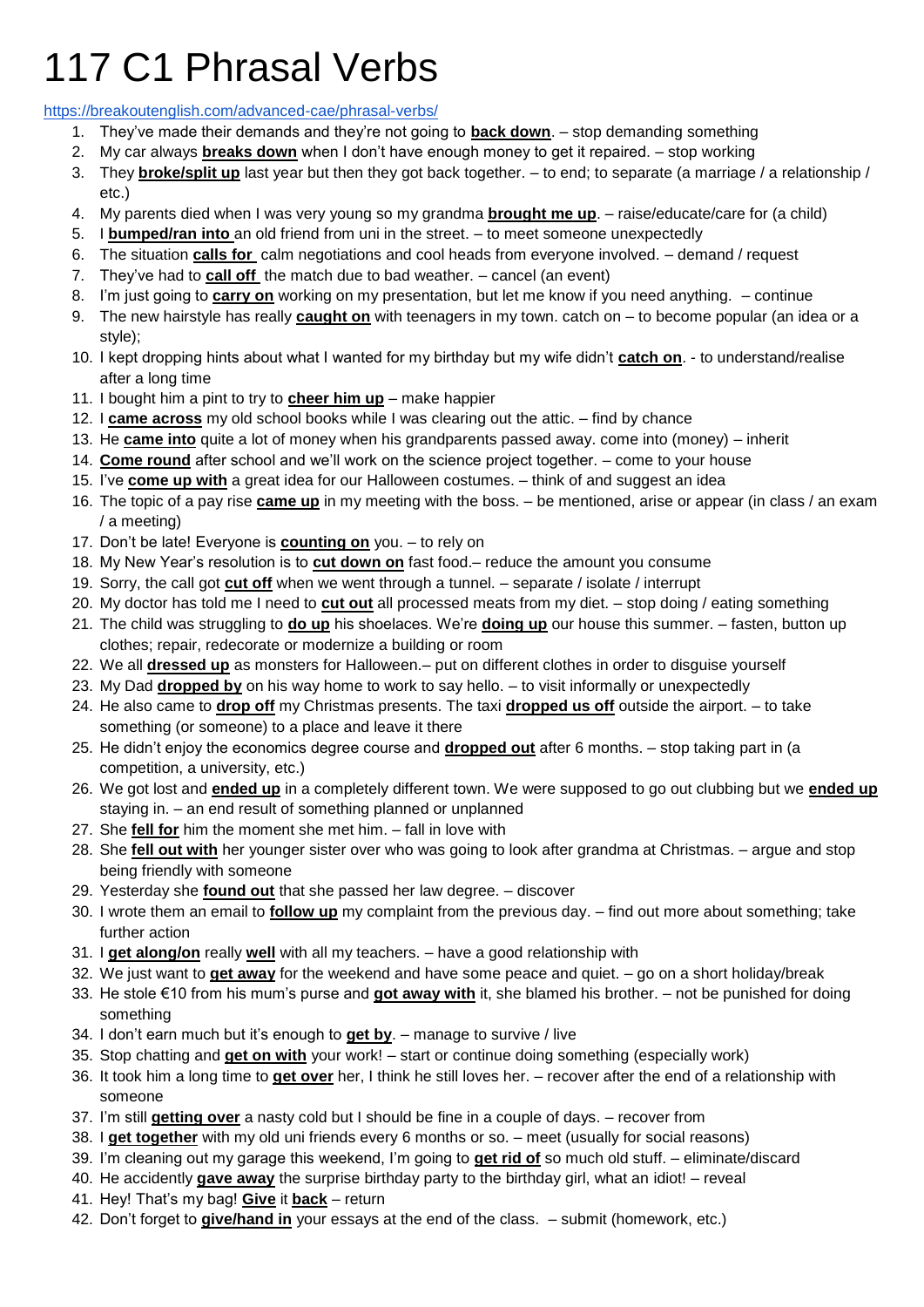- 43. The kids wouldn't stop asking for an ice cream so I finally **gave in** and let them have one. agree to something you do not want to
- 44. The rotting fruit was **giving off** a nasty smell. (a smell) produce and send into the air
- 45. The receptionist **gave out** all the most important information to the guests. announce or broadcast information
- 46. They're **giving/handing out** free samples of delicious cheese at the supermarket. distribute to a group of people
- 47. The sudoku puzzle was too difficult so I **gave up** and read a book instead. to stop trying to do something (often because it is too difficult)
- 48. A: We should decorate the kitchen. B: Yeah, I'd **go along with** that. support an idea or agree with someone's opinion
- 49. The milk has **gone off**, we'll have to buy some more. A bomb **went off** outside the airport, luckily nobody was hurt. – explode; become bad (food)
- 50. The poker game **went on** for hours and hours. to continue
- 51. Have you heard? Charlie is **going out with** Kathy. have a romantic relationship with someone
- 52. My Dad's threatening to take away my car keys if I don't tidy my room but I don't think he will **go through with** it. – complete a promise or plan
- 53. My best friend from primary school and I **grew apart** over the years and now we hardly speak. get distant from someone, like a friend
- 54. When I **grow up**, I want to be a firefighter. slowly become an adult
- 55. We **hung around** outside the concert hall for 2 hours after the show trying to get an autograph. to wait or spend time somewhere, doing nothing
- 56. I'm just going to **hang out** with my friends tonight. spend time relaxing (informal)
- 57. Don't leave your shirts on the floor, you need to **hang** them **up**. She finished the call and then **hung up**. to hang clothes or an object on a hook or line; to end a phone call
- 58. Go down this street and then **head for** the big church, your hotel is right next door to it. go towards
- 59. My shyness always **holds** me **back** in social situations. prevent someone from making progress
- 60. We need to **hurry up**! Our train leaves in five minutes. do something more quickly
- 61. Just **keep on** walking this way and you'll get to the station in no time. to continue
- 62. Where were you on Saturday? I really needed your help and you **let** me **down**. disappoint
- 63. The police decided to **let** the kids **off** with a warning because it was their first offence. give someone a lighter punishment than they expected (or not punish at all)
- 64. I can't come out, I need to **look after** my baby brother. take care of
- 65. I hate it when people **look down on** those who are less fortunate than them. feel superior to
- 66. I've been **looking for** a flat for 2 months but haven't found one I like yet. try to find
- 67. I'm really **looking forward to** Christmas this year. feel happy about something that is going to happen
- 68. The police are **looking into** the case of the missing dog. investigate
- 69. I had never heard of my Dad's favorite footballer, I had to **look** him **up** on wikipedia. find information about (e.g. a word in a dictionary)
- 70. I've always **looked up to** my mum, she's very resilient. admire and respect
- 71. They gave us free tickets to a different show to **make up for** the cancellation. compensate for
- 72. They fell out over something stupid but now they've **made up**. become friends again
- 73. He's always **making up** ridiculous stories and excuses for why he's late. (something) invent (stories, excuses)
- 74. Ok, thanks for that report Jon, now let's **move on** to Sarah's presentation. change to a different job, activity or place
- 75. I **moved out** of my parents house when I was 18. stop living in a house or flat
- 76. He was so dehydrated that he **passed out** and woke up in the back of an ambulance. lose consciousness
- 77. When are you going to **pay back** the money you owe me? return money
- 78. Don't worry, my parents are going to **pay for** dinner. purchase
- 79. They've finally managed to **pay off** the mortgage on the house. She got into Oxford University, all of her hard work has **paid off**! – finish paying for something; have a positive result from hard work
- 80. Mum, it's raining really hard, can you come and **pick** me **up** from the train station? meet / collect someone (e.g. at the station / from school)
- 81. At the end of the presentation our boss **pointed out** several obvious mistakes we had made. to draw attention to something or someone
- 82. Vicky! Come and **put away** your toys before you have dinner. put something back in the correct place
- 83. I'm going to the dentist tomorrow, I've been **putting** it **off** for months. postpone
- 84. They **put on** a big show to raise money for charity. (an event/a show) organize an event
- 85. **Put** your coat **on**, it's cold outside. (clothes /make up) place something on your body
- 86. I **put on** quite a lot of weight during lockdown. (weight) increase (weight)